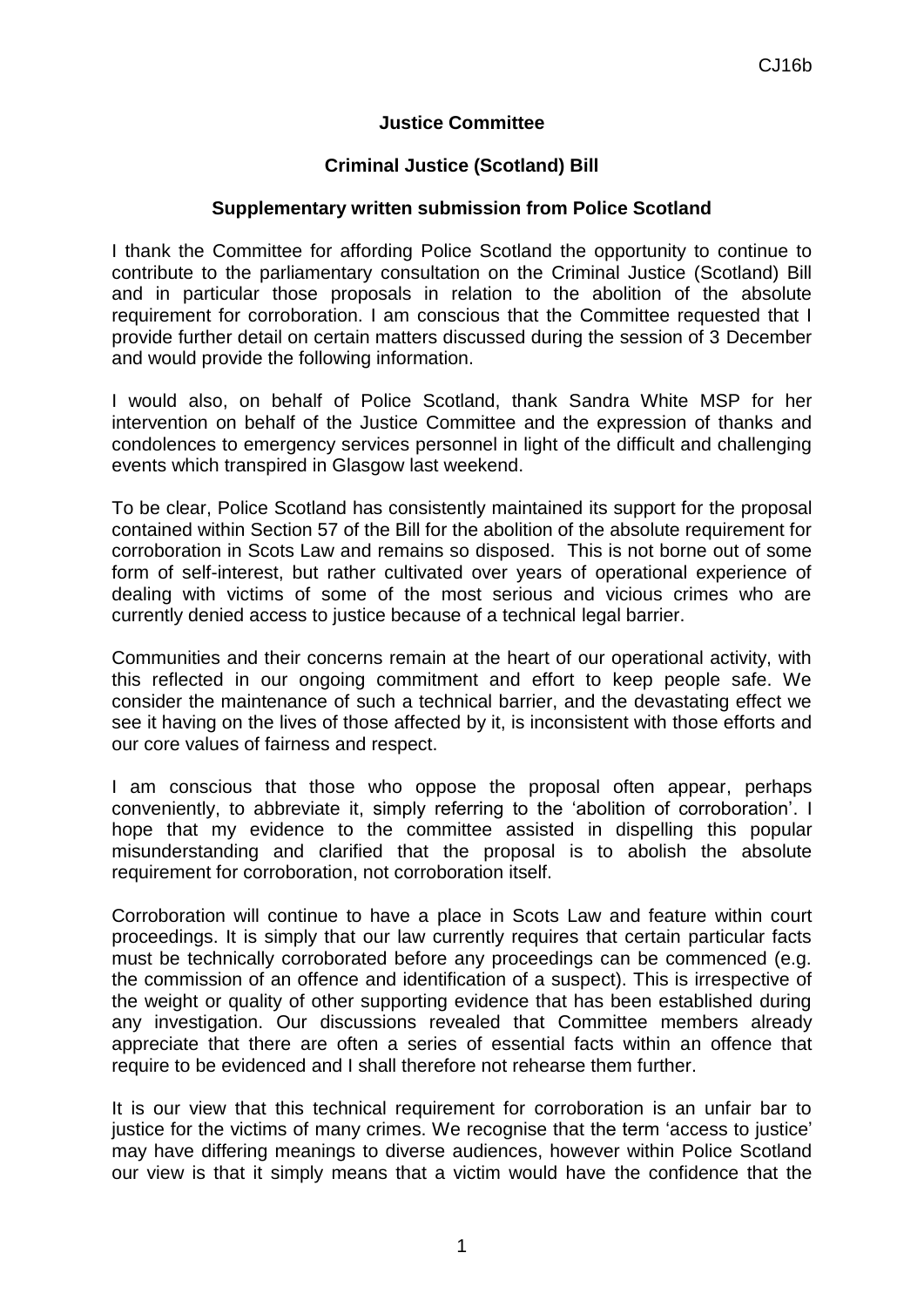circumstances of their case will continue to be investigated diligently by the police and reported to Crown Office and Procurator Fiscal Service (COPFS) with a prospect that it would be taken forward into court proceedings.

These include, but as revealed during the evidence session, are not limited to, cases of domestic violence and sexually motivated crimes, where the victims are often some of the most vulnerable and/or defenceless members of society who are often preyed upon by those who often seek to exploit the application of this technical requirement as a protection against prosecution. We do not accept this situation as a 'fact of life'; where the necessary evidence in certain crimes is difficult to get, or less likely to be available, but as a 'fact of the legal system' we currently maintain.

We also believe that victims, having failed to clear the technical bar of corroboration, are unlikely to accept or consider an explanation of the Moorov Doctrine and its dependence on a further victim being claimed or identified prior to any action being capable of instigation on the part of the Crown, as a solution to their concerns, or indeed as being reflective of a criminal justice system which supports their desire to access justice.

Police Scotland believes that by abolishing the absolute requirement for corroboration, a significant number of these victims will be able to gain access to our justice system where that might have previously been denied.

While we believe the removal of the requirement will benefit victims, we do not see this to be at the expense of rights of suspects and accused. Fairness remains at the centre of our investigations and reporting, with statutory duties under Disclosure to investigate potentially exculpatory evidence; case law on the interpretation of fairness and admissibility of evidence and core policies to ensure fairness and wellbeing, all contribute to, promote and protect the rights of the accused.

We have previously demonstrated that we limit, insofar as possible, the time suspects are deprived of their liberty without charge. We make health and fitness assessments initially and continuously and where a detained person requires assistance it is and will continue to be provided. An individual's fitness to be interviewed and detained is regularly examined. We consider these principles and practices demonstrate that our actings are not unfair to an accused person.

If and when a case does go to trial, it is important to remember that the existing and over-riding legal safeguard remains; the prosecution have to prove that person is guilty 'beyond reasonable doubt'.

I note the position of the committee in terms of wishing to support victims and see justice, but consider that in the absence of any changes such as those proposed, there remains a danger that the justice system remains unbalanced against victims of crime and as such prejudices their opportunities. To our knowledge, there are no other measures currently being proposed which are likely to introduce a balance such as that afforded through the provisions of the Bill.

Indeed as highlighted by the Lord Advocate and within the previously reported shadow-marking exercises the numbers involved are not insignificant: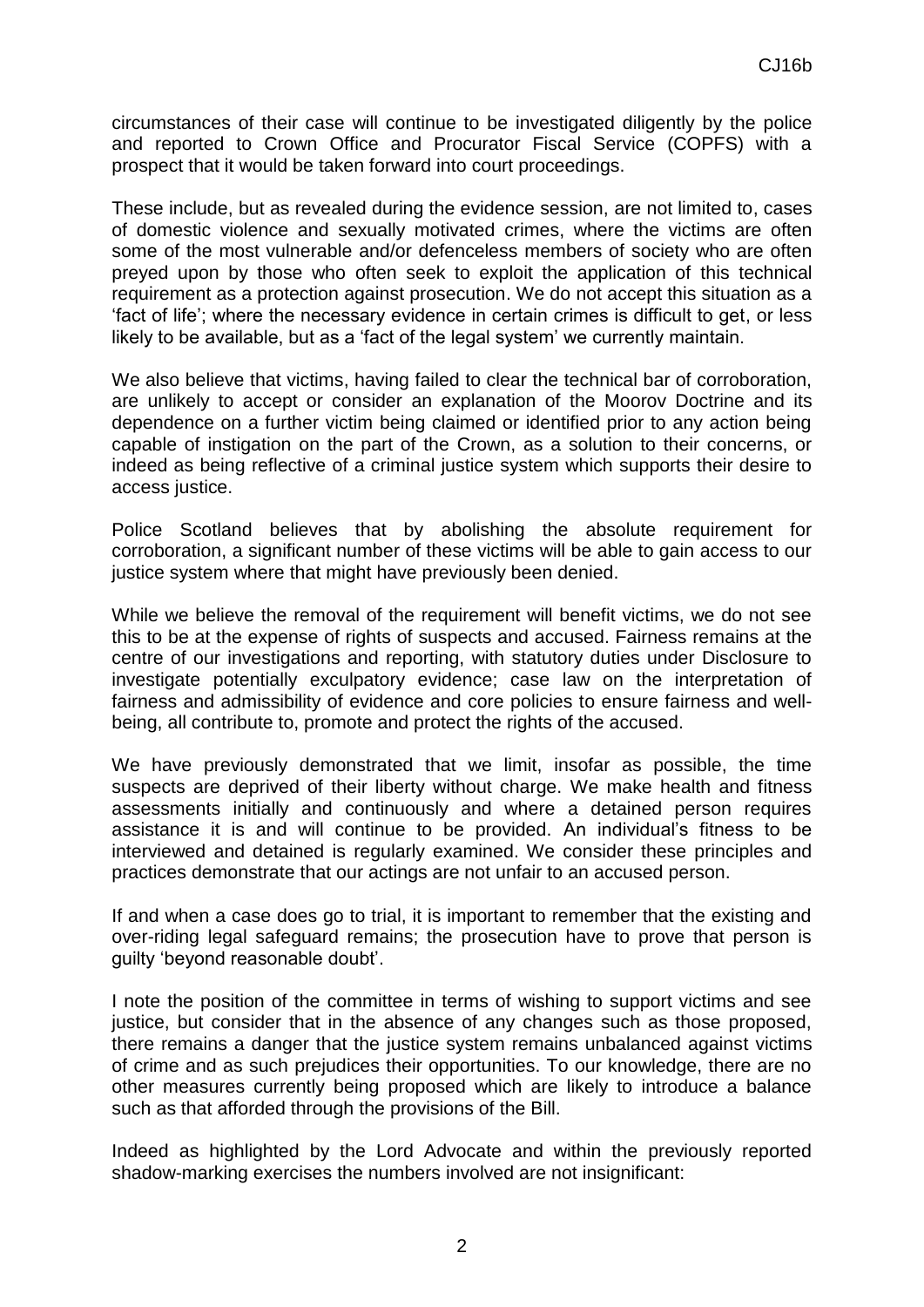- 1. An approximate average of 85 additional victims of rape per year would be allowed access to justice - (Lord Advocate –  $25<sup>th</sup>$  November 2013)
- 2. Police Shadow-Marking Exercises
	- (a) During January 2012 police examined a statistically valid sample of cases not previously reported to the Crown Office and Procurator Fiscal Service (COPFS) due to the absence of the technical fulfilment of corroboration

This indicated that the abolition of the absolute requirement for corroboration would potentially increase the number of cases reported to COPFS by the Police by 4.77 %.

(b) During January 2013 a larger statistically valid exercise was undertaken by Police Scotland with support from COPFS which indicated a likely percentage increase of between 1.5% and 2.2% in the number of cases reported to the COPFS by the Police. Further detail is available in the accompanying Financial Memorandum and reported to the Scottish Parliament Finance Committee.

Each previously unreported case is potentially representative of a devastating incident befalling a person and the creation of an associated lifetime legacy of distress for them, their family, friends and associates.

I am conscious that the Committee requested that I provide further detail in relation to the significant number of extra cases that would be reported to the Crown were the absolute requirement for corroboration abolished and to this end I would provide the following information.

The estimated figure I mentioned during my oral evidence was extrapolated from the shadow marking exercise conducted by legacy Strathclyde Police, in conjunction with COPFS, during January 2013 and reflected an anticipated 2.2 % (2,927) increase in number of cases that Strathclyde Police had reported (133,027). These figures (133,027) had not however been scaled up to reflect an estimate of the number of cases reported nationally by the Scottish police service to COPFS during this sample period.

Given that Strathclyde Police reported 133,027 cases during the sample period (which represented approximately 54% of all case reported by the Scottish police service to COPFS), the national total would have would have been approximately 246,346 cases. A 1.5% to 2.2% increase in this global figure would equate to between 3,695 (1.5%) to 5,420 (2.2%) extra cases that would potentially have been reported by police to the COPFS for their consideration. As I am sure the Committee will recognise these figures were a snapshot in time and our projections are clearly vulnerable to the effects of future statistical fluctuations in demand and performance.

I would also wish to address, on behalf of every officer and member of staff of Police Scotland, the suggestion made from a number of quarters that, as a result of the proposed abolition of the absolute requirement for corroboration, prevailing financial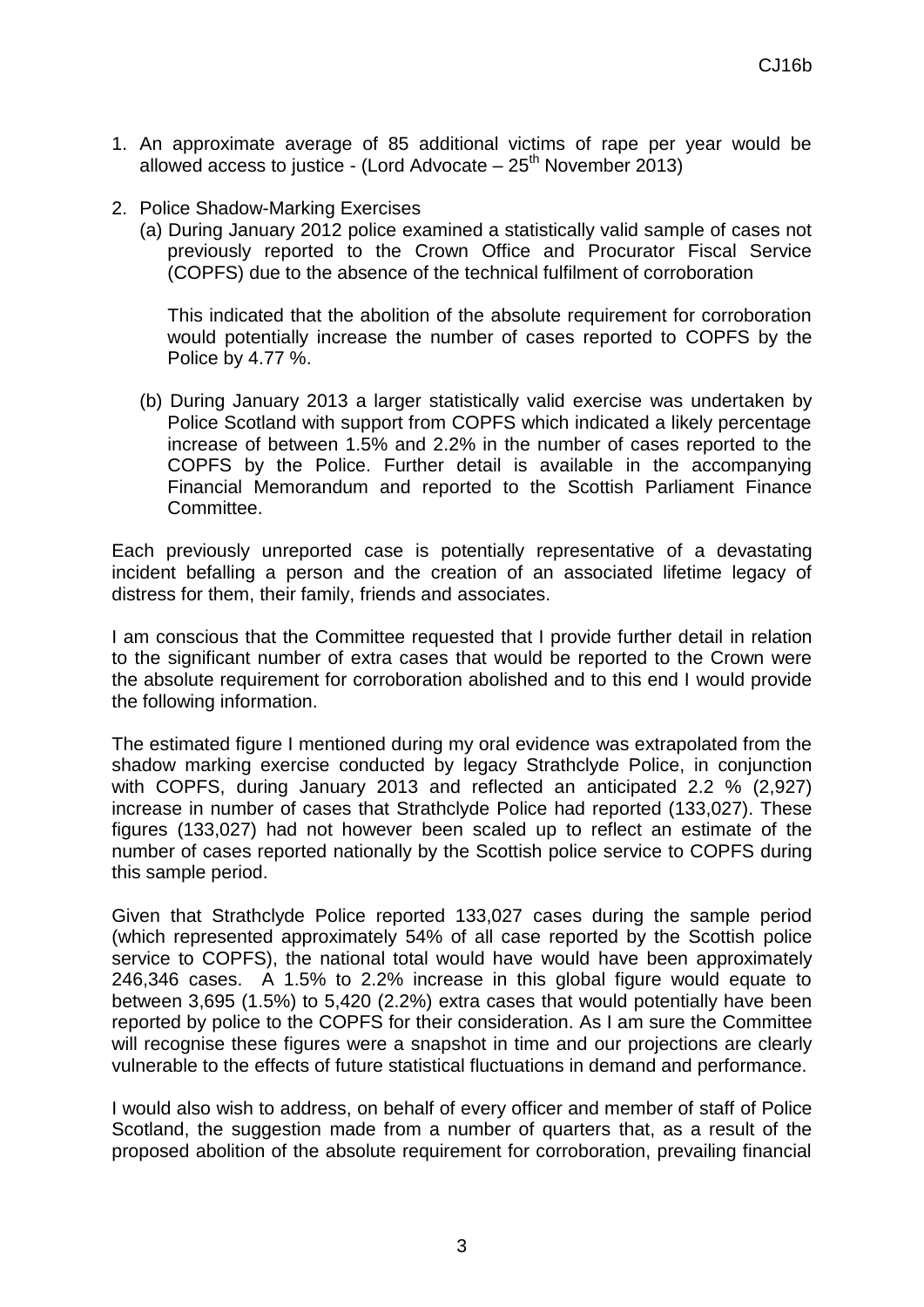pressures and performance targets that the quality, depth or intensity of police investigations will be somehow diminished.

I would again emphasise on behalf of Police Scotland that the abolition of the absolute requirement for corroboration in Scots Law will make absolutely no difference to the levels of diligence we currently demonstrate while investigating crime or otherwise discharging our policing responsibilities. Our obligations in this regard are enshrined in law which requires that all our investigations are conducted with diligence and rigour. As such there is absolutely no prospect of Police Scotland diluting our current standards of practice.

As related to Committee, this expectation is reflected in the following:

#### **Smith v HMA 1952**

*''It is a duty of the police to put before the Procurator Fiscal everything which may be relevant and material to the issue''*

#### **McLeod v HMA 1998**

"*All material evidence for or against the accused must be disclosed"*

## **McDonald, Blair & Dixon v HMA 2008**

*"All material evidence which either materially weakens the Crown case or materially strengthens the defence case must be disclosed" of whether the suspected party is innocent or guilty"*

It is our duty on every occasion to provide the COPFS with the 'best evidence' available in support of any prosecution; this will remain unchanged.

We also have a statutory duty in relation to disclosure under the Criminal Justice & Licensing (Scotland) Act 2010. This requires Police Scotland to reveal to COPFS all relevant information and materials collected during the course of an investigation, including that which might undermine the prosecution or otherwise assist any defence. These obligations are non-negotiable.

The proposal to abolish the absolute requirement for corroboration is perhaps best viewed as part of the natural evolution of Scots Law that has been required over centuries to meet the challenges presented by changing public values and lifestyles; by way of example it is within living memory that rape within marriage did not attract criminal sanction and capital punishment was an acceptable criminal justice disposal.

Police Scotland anticipates that current and future advances in technology and science will continue to provide an increasing wealth of supporting evidence to our enquiries and investigations; much of which will emanate from a variety of global jurisdictions. The abolition of the absolute requirement for corroboration will assist in the logistics associated with the legal acquisition of such material evidence and therefore contribute to the collection and availability of supporting evidence

The prospect of securing and presenting such evidence without a corroborative bar would contribute to our enduring efforts and desire to protect both the interests of